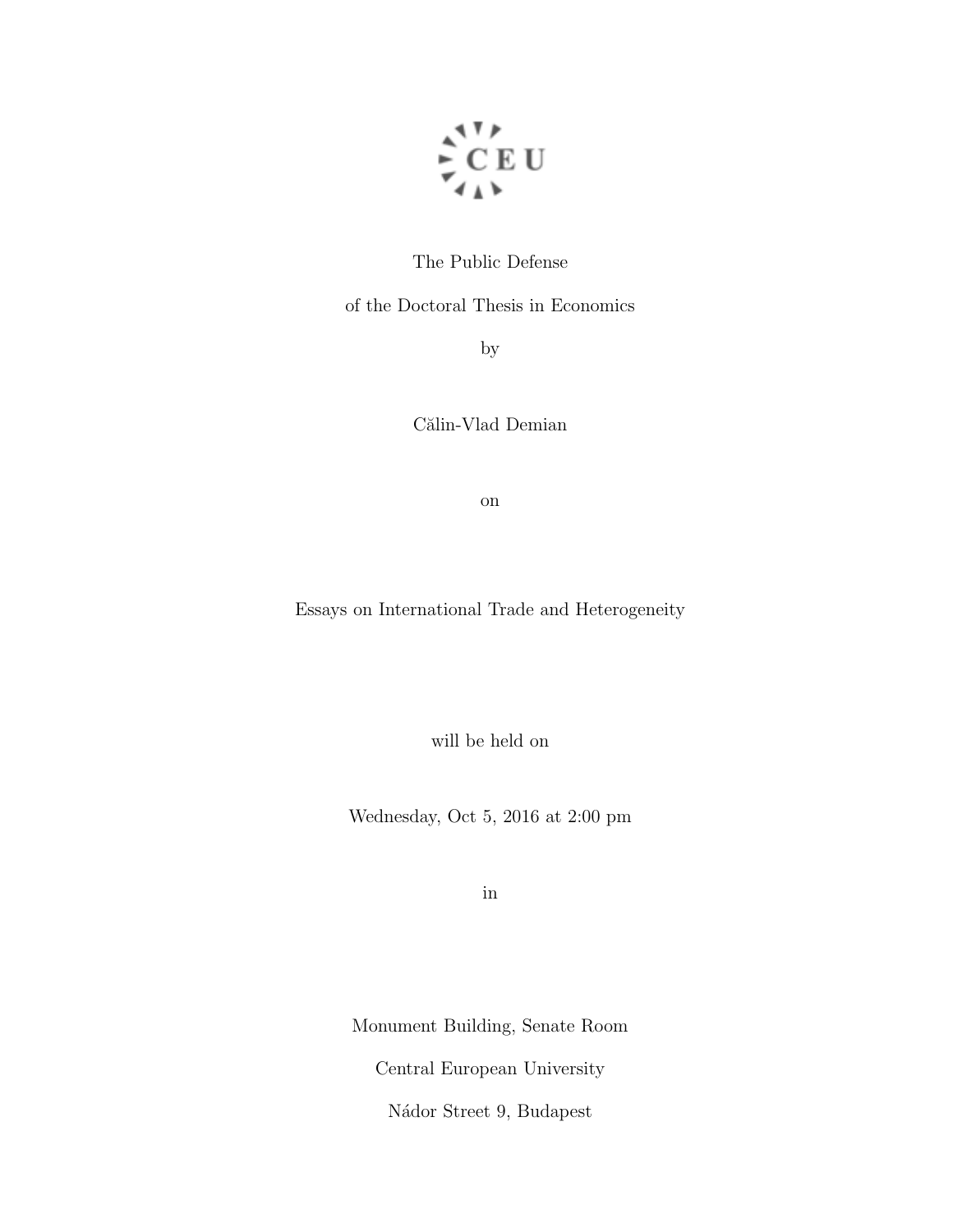#### Thesis Committee:

Laszlo Matyas (Chair) Alessandro De Chiara (Internal member) Sergey Lychagin(Internal member) David L. DeRemer (External member) Peter Elek (External member)

### Supervisor:

Miklós Koren

# Examiners:

Alejandro Cuñat, Professor of Economics at the University of Vienna

(External Examiner)

Sergey Lychagin, Assistant Professor at the Central European University, Research Fellow of the Applied Microeconomics Industrial Organization Economics of Education

(Internal Examiner)

The doctoral thesis is available for inspection

at the CEU Economics Department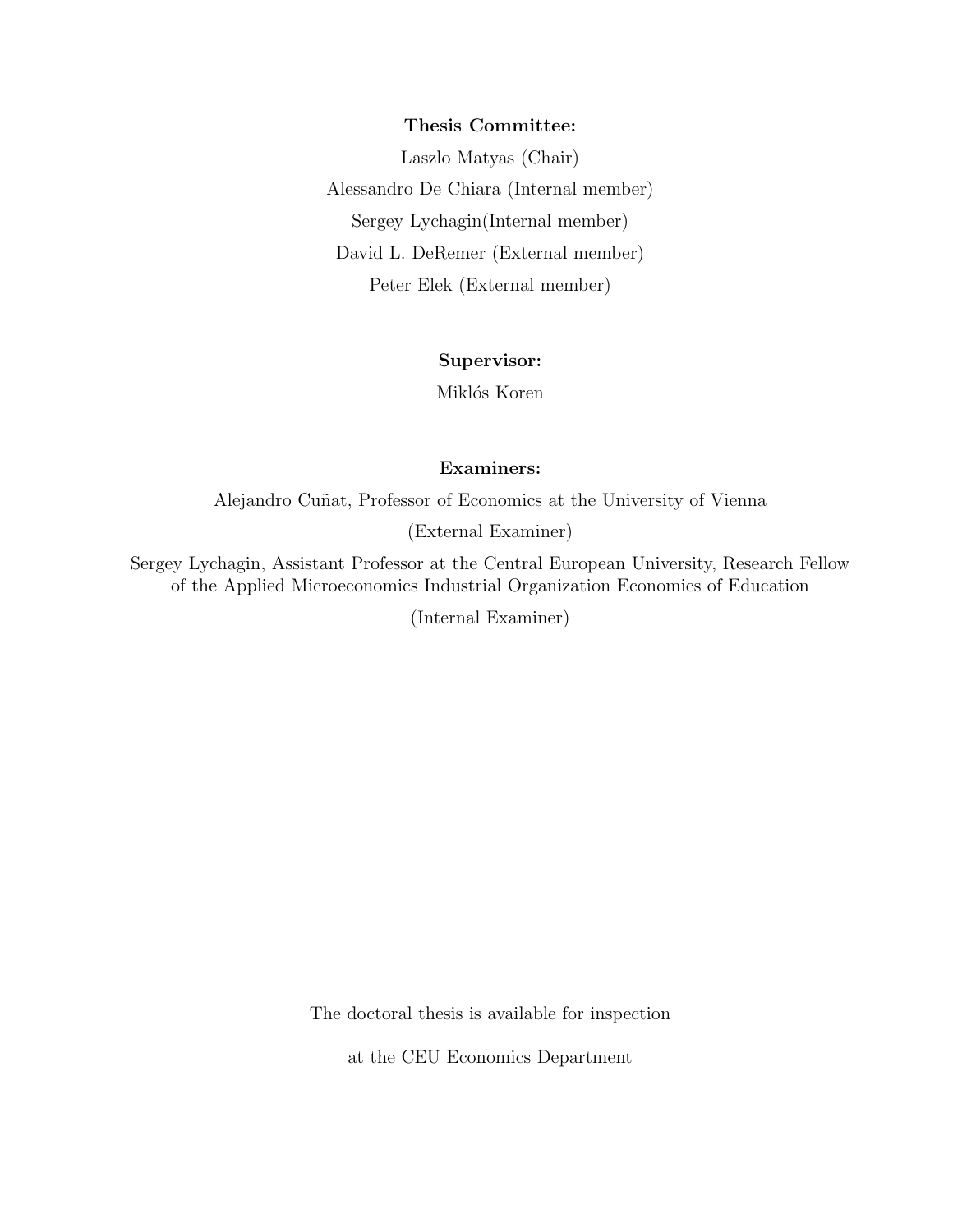# Abstract

This thesis consists of three chapters: two single authored and one co-authored; each chapter investigates a different way in which varying forms of heterogeneity impact the effects of trade.

Chapter 1 presents a computable general equilibrium model that investigates the role trade liberalization has on skilled and unskilled wages. The model allows for endogenous skill formation as workers choose to become skilled or remain unskilled in response to new market conditions. I find that there is a substantial difference in how the skill premium changes depending on which sector is liberalized and on initial country conditions.

Chapter 2 also builds a computable general equilibrium model, investigating the welfare impact of EU institutions through free trade. I find that cross-sector input-output linkages play an important role in quantifying the gains from trade, which are orders of magnitude larger than what traditional models predict.

Chapter 3 is a joint work with Antoine Berthou and Emmanuel Dhyne, looking at the role firm heterogeneity has in estimating the elasticity of trade. The paper contains a theoretical model delivering sharp predictions which are then tested empirically against a novel dataset. We find that there is a substantial difference in elasticity between high and low productivity firms, as well as between sectors.

I provide more details on the contributions of the three chapters of the thesis below.

# Chapter 1: Trade, the Skill Premium and Global Inequality

Chapter 1 investigates the role trade liberalization has on shaping both between and within country inequality. I build a Ricardian model in the spirit of Eaton and Kortum that features an arbitrary number of countries, capital-skill complementarity and four sectors each taking care of a different part of the production process. Within each country there are skilled and unskilled workers and whether a worker acquires education is determined endogenously given market prices and wages.

I calibrate the model to the year 2005 for a wide range of countries, both developing and developed and simulate a 10% symmetric drop in trade costs. I find there is a rich set of ways in which trade affects inequality.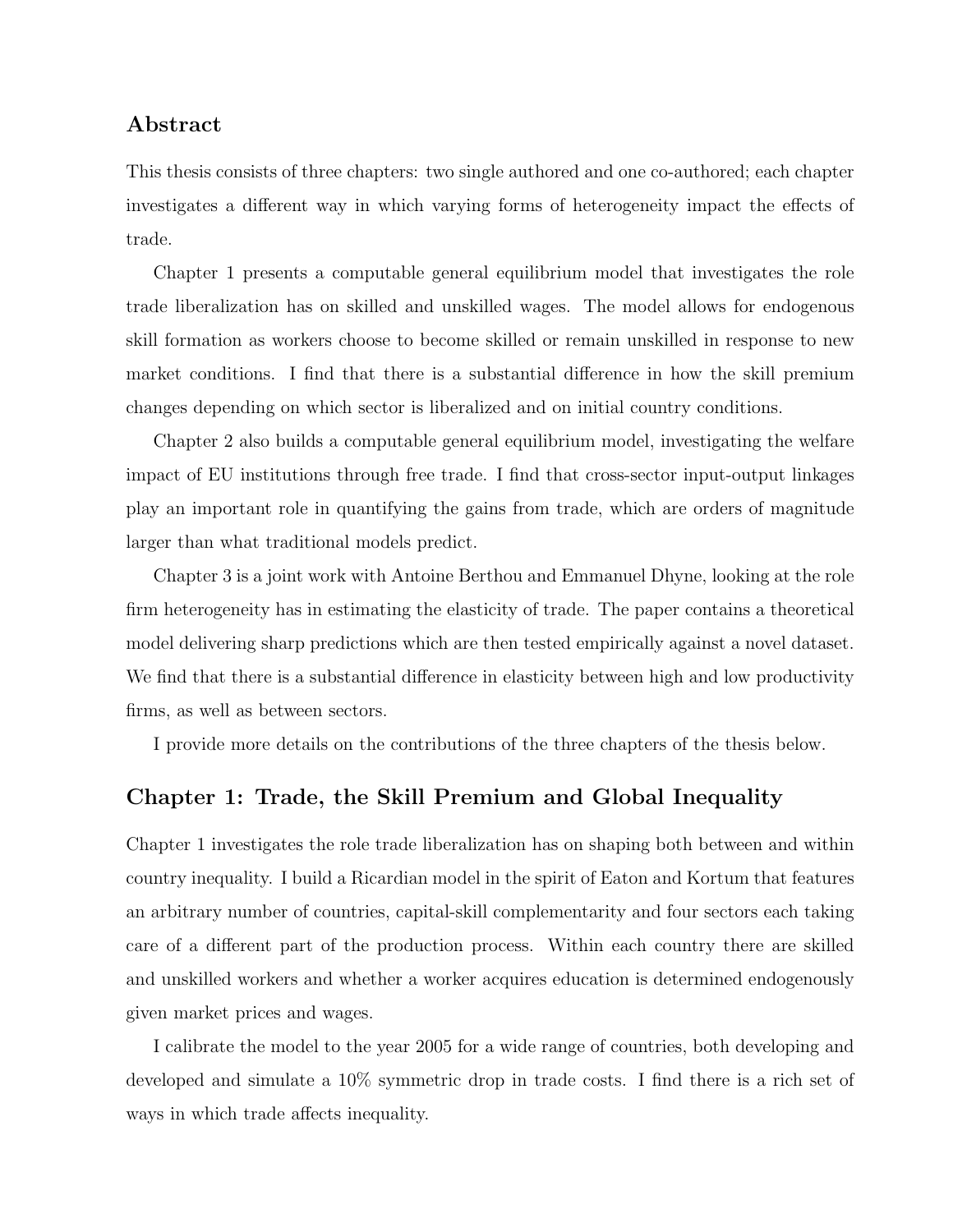I identify two opposing effects through which changes in trade costs influence inequality. First, as inputs become cheaper because of lower trade costs, firms will increase the demand for skilled workers due to capital-skill complementarity; however, as the consumption bundle is cheaper and acquiring education less costly, more workers may choose to become skilled increasing the supply. These two effects offset each other and which one dominates depends on country specific factors and which sector is liberalized.

Liberalizing capital goods increases inequality in developed countries and lowers it in poorer ones. Conversely, liberalizing foodstuff will increase inequality in developing countries the most.

Overall, my model does a good job replicating empirical patters for several waves of trade liberalization. If workers can respond to the new economic conditions and the shares of skilled and unskilled labor can adjust, inequality may increase or decrease. However, the supply of labor must be free to adjust so trade liberalization should go hand in hand with encouraging school enrolment and other forms of training.

# Chapter 2: The European Union and the Gains from Trade

In Chapter 2, I investigate the effect the EU had in increasing countries welfare through cheaper trade. I build a similar model to the one in Chapter 1 that I calibrate to the countries of the European Union. I examine the welfare gains by looking at two distinct facets of membership: joining the EU and using the Euro.

For the first scenario, I look at the 2004 enlargement wave. I estimate the changes in trade costs between 2003 and 2006 for trade between new and old members and then compute the changes in welfare, assuming that this had been the only shift in policy. I find that while gains are positive for all countries, new entrants gained significantly more than old members from enlargement, up to 5.5%. I break down total gains by transmission mechanism and find that allowing for interconnectedness across sectors significantly amplifies the changes in welfare.

In my second counterfactual, I ask what would have happened had Greek abandoned the Euro at the onset of its sovereign debt crisis in 2009. The losses due to higher trade costs would be around 2% of GDP. Greece being forced to have balanced trade would incur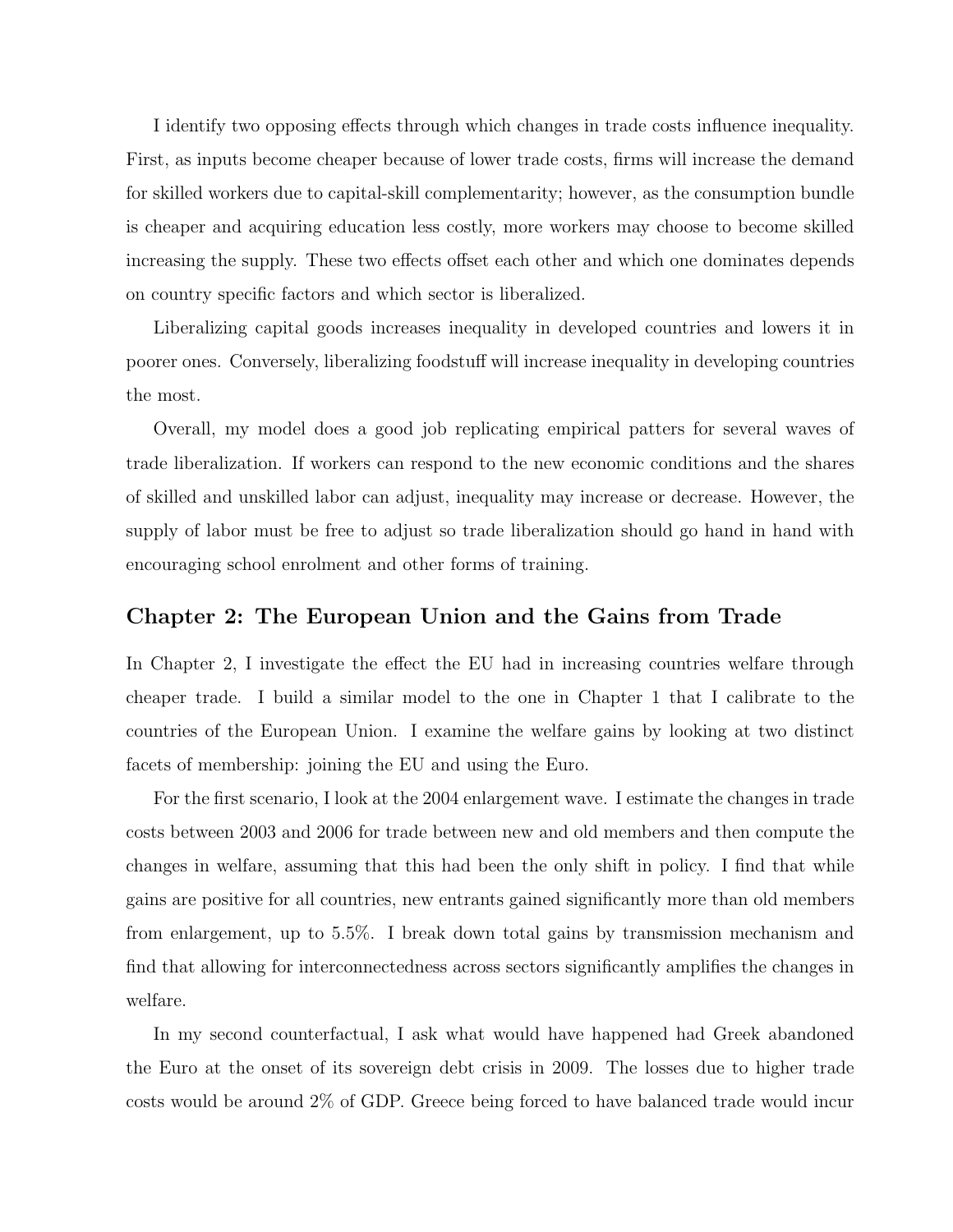another 1.5% in losses. Currency devaluation, while boosting external competitiveness, would further decrease welfare. Coupling depreciation with running a trade surplus would not incur considerable extra losses over the balanced budget scenario. However, these losses are measured in the best of possible worlds, abstracting from addition costs of default, public sector payment issues, social unrest, inflation or unemployment.

# Chapter 3: Exchange rate movements, firm-level exports and heterogeneity

joint with Antoine Berthou and Emmanuel Dhyne

Chapter 3 looks at the role productivity heterogenity has in firms' exchange rate elasticity. We build a heterogeneous firms model where firms choose to export and set their price both domestically and abroad in terms of the exchange rate and the number of competing firms. In addition, firms source some of their inputs from abroad. The model delivers sharp predictions regarding the differences in elasticities between firms of varying productivities, between productive and unproductive sectors, between diverse and uniform sectors and between sectors that are reliant on intermediates from abroad and those that are not.

We test the model's predictions using a novel dataset of highly disaggregated firm-based data for a panel of 11 European economies over 8 years. We find substantial variability in the exchange rate: more productive and more diverse sectors exhibit lower elasticities and the least productive firms are 3 times more sensitive to exchange rate movement that the most productive ones. We also find that the use of imported inputs explains a large part of exchange rate heterogeneity: sector with a large share of importing firms exhibit lower elasticity. We believe that the discrepancy between the responses of small and large firms provides some new light on the "International Elasticity Puzzle".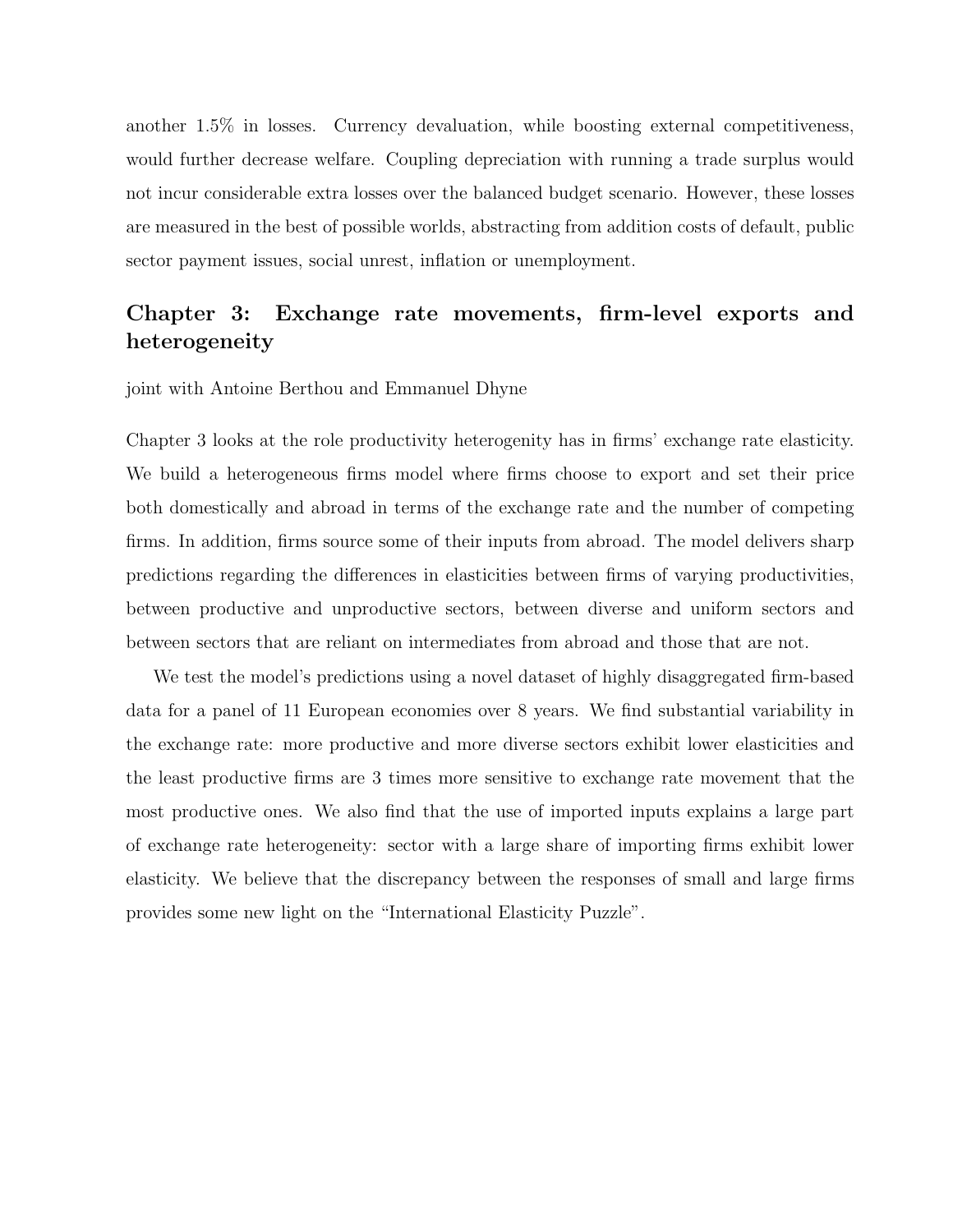# Cãlin-Vlad Demian

### WORK EXPERIENCE

| $2015$ Jan $-$       | <b>Information Analyst</b>                                 |
|----------------------|------------------------------------------------------------|
| present              | University College London                                  |
| $2014$ Jan $-$       | <b>Research Assistant</b>                                  |
| $2015$ Jan           | Research Department, European Central Bank                 |
| $2013$ Sept $-$      | Visiting Researcher at the Centre for Economic Performance |
| 2013 Dec             | London School of Economics, London, UK                     |
| $2012 \text{ Aug} -$ | <b>Research Assistant to Miklos Koren</b>                  |
| $2014$ Apr           | Central European University, Budapest, Hungary             |
| $2012$ Oct $-$       | <b>Research Assistant to Adam Szeidl</b>                   |
| $2013$ Apr           | Central European University, Budapest, Hungary             |
| $2011$ Sept $-$      | <b>Teaching Assistant, Graduate Level Macroeconomics</b>   |
| $2013$ Apr           | Central European University, Budapest, Hungary             |

#### EDUCATION

| $2010 - 2016$      | <b>PhD</b> in Economics<br>Supervisor: Miklos Koren<br>Central European University, Budapest, Hungary                            |
|--------------------|----------------------------------------------------------------------------------------------------------------------------------|
| 2015 Dec           | <b>Advanced R programming</b><br>Royal Statistical Society, London, UK                                                           |
| $2015$ Apr         | Day course in Data Visualisation<br>Farr Institute, London, UK                                                                   |
| $2014 \text{ Aug}$ | <b>Summer school in Multi-level Modelling</b><br>Vienna Joint Institute, Vienna, Austria                                         |
| 2011 Aug           | Summer school in Solving DSGE models with heterogeneous agents and bounded rationality<br>London School of Economics, London, UK |
| $2008 - 2010$      | <b>Master degree in Corporate Finance and Insurance</b><br>Babes-Bolyai University, Cluj-Napoca, Romania                         |
| $2005 - 2008$      | <b>Bachelor Degree in Commerce, Tourism and Services</b><br>Babes-Bolyai University, Cluj-Napoca, Romania                        |

#### DISTINCTIONS AND AWARDS

| 2013                       | Winner of the Olga Radzyner Award for the paper The European Union and the Gains from Trade,<br>conferred by the Austrian Central Bank |
|----------------------------|----------------------------------------------------------------------------------------------------------------------------------------|
| $2010$ Sept-<br>$2013$ Aug | CEU Full Doctoral Scholarship<br>Central European University, Budapest, Hungary                                                        |
| 2009                       | Winner Of Grand Prize At National Romanian research competition in Economics "Olimpiada"<br>Studenteasca"                              |